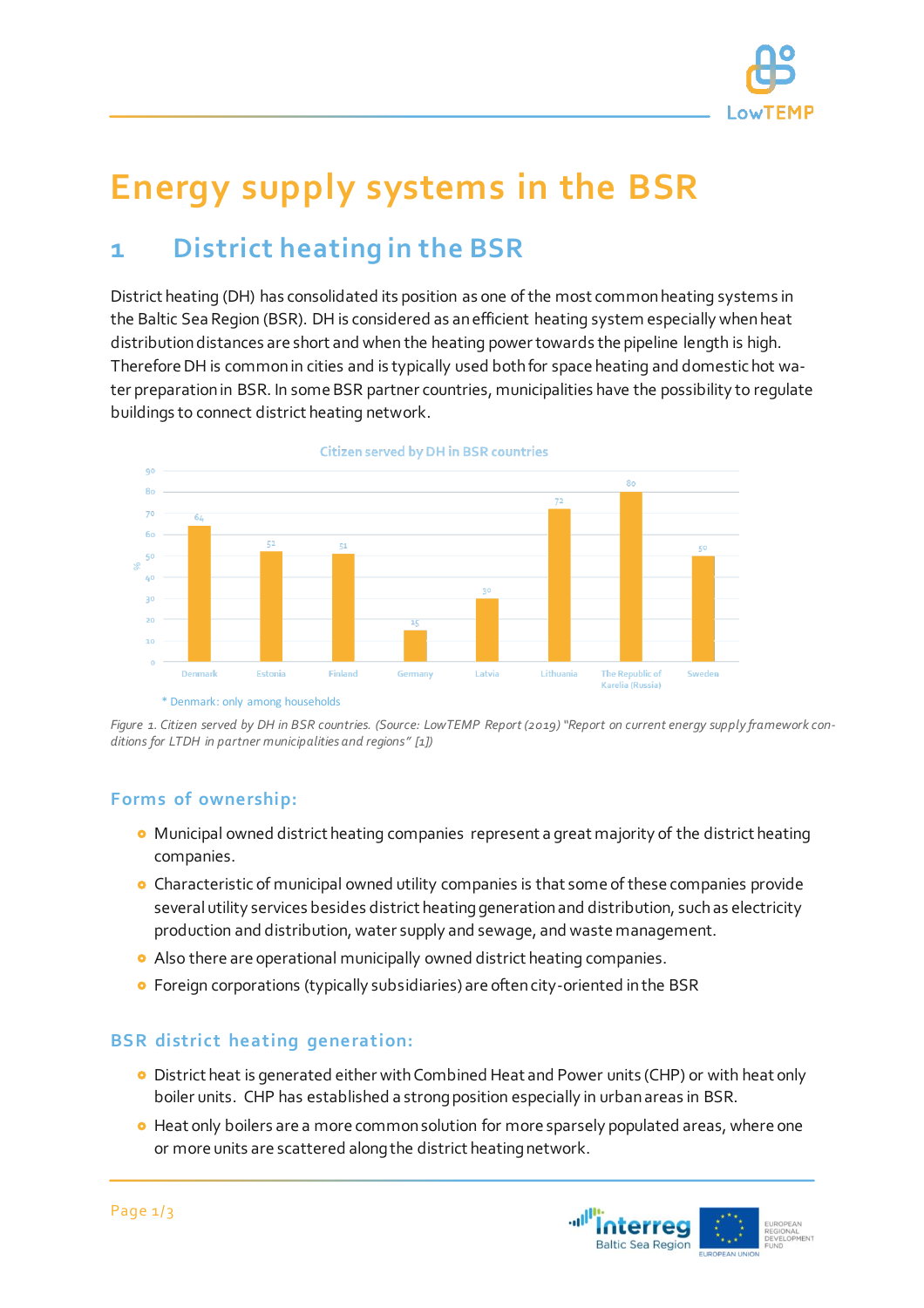

**o** Short-term heat storages are used case-by-case, whereas seasonal long-term heat storages are rather uncommon in the BSR.

## **Fuels in BSR district heating generation:**

- **In general, district heating generation has been based on fossil and renewable fuels, which** emerge to three main categories: solid fuels (coal, peat, wood fuels, muncipal waste), liquid fuels (industrial waste liquuour, sewage sludge, oil), and gaseous fuels (natural gas, liquefied petroleum gas, biogas).
- Apart from these commonly acknowledged fuels, utilizable waste heat e.g. waste heat from industrial or urban processes has recently become a potential alternative for district heating generation.
- **In BSR countries, district heating is currently based strongly on fossil fuels, especially in larger** cities.
- **o** There are several BSR countries such as Denmark, Finland, Lithuania and Sweden that have succesfully converted their district heat production to be based more on biomass combustion or on other renewable energy sources.

# **District heating distribution in the BSR**

- **o** In general, district heat is distributed by district heating water in BSR countries, therefore steam based distribution techniques are rather occasional if not non-existing in some countries.
	- Common supply temperatures vary between 70°C to 115°C.
	- Common return temperatures vary between 45°C up to 65°C.
- **o** The most typical DH system, used in the BSR, is a closed system, where the customers connect to the DH network via heat exchangers. Meaning the DH water does not circulate in the customers end systems e.g., in the heating network of a building.
- **•** There are different temperature requirements for the district heating grids (e.g. to prevent bacteria and scalding)
- Heat distribution network heat losses vary strongly in BSR.
	- More advanced DH networks have haet losses between 5-15%.
	- Old networks may have heat losses up to 30 % or beyond.